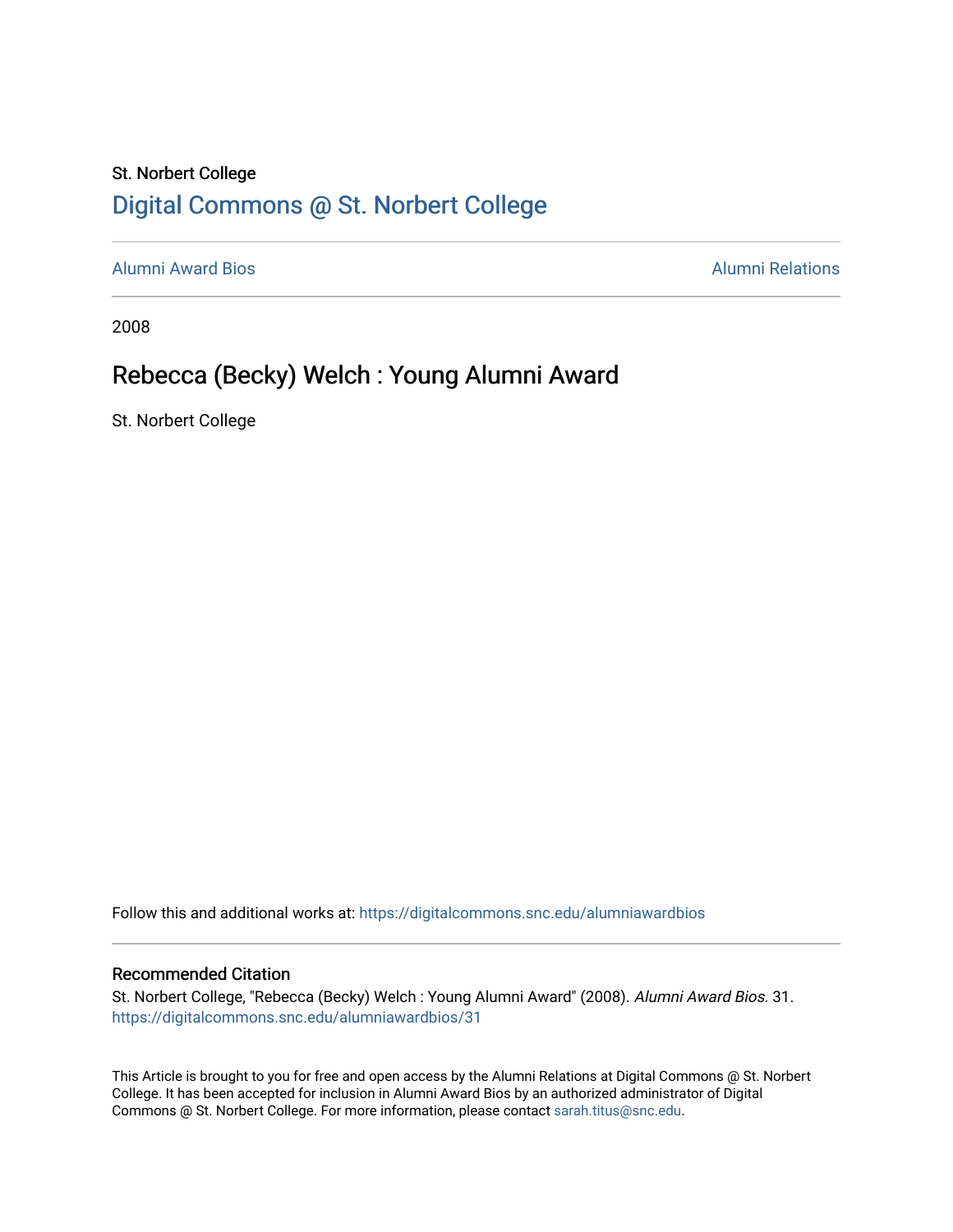

[Alumni](https://www.snc.edu/alumni/) [Alumni Awards](https://www.snc.edu/alumni/awards/) 2008 Young Alumni Award A

### [Alumni](https://www.snc.edu/alumni/index.html)

[Events & Reunions](https://www.snc.edu/alumni/event/index.html) [Behind the Arch](https://www.snc.edu/alumni/event/behindthearch/) [Benefits and Services](https://www.snc.edu/alumni/benefits.html) [Get Involved](https://www.snc.edu/alumni/getinvolved.html) [Give to SNC](http://giving.snc.edu/) [Alumni Awards](https://www.snc.edu/alumni/awards/index.html) [Past Recipients](https://www.snc.edu/alumni/awards/recipients.html) [Knight Lights](https://www.snc.edu/alumni/knightlights/index.html) [Alumni-Owned](https://www.snc.edu/alumni/directory/index.html) [Businesses Network](https://www.snc.edu/alumni/directory/index.html) [Alumni Board](https://www.snc.edu/alumni/alumniboard.html) [Student Alumni](https://www.snc.edu/alumni/saa.html) [Ambassadors](https://www.snc.edu/alumni/saa.html)

[Staff](https://www.snc.edu/alumni/contactus.html)

# 2008 Young Alumni Award Rebecca (Becky) Welch '00

When Becky Welch was a student in Howard Ebert's Introduction to Theology class 12 years ago, she "discovered the joy of studying theology." But could she have imagined then that this experience would eventually lead her full circle in 2006 to her current position as assistant director of St. Norbert's Program of Faith, Learning and Vocation?

While she was a student at St. Norbert College, Becky helped design and plan annual student retreats, as well as lead group sessions. She also planned and led a group of St. Norbert students on a service trip in Minneapolis; co-taught religious education classes for fourth- through sixthgraders at Old St. Joseph Parish; and prepared a fifth-grade class for the Sacrament of Reconciliation. Rebecca also participated in service trips, involved herself in Campus Ministry, and sang with St. Norbert's Music Ministry Program. All those activities helped her decide to study theology and pursue a career in ministry.

On to the University of Notre Dame where, two years after graduating from St. Norbert College with a B.A. in religious studies and philosophy (and a 3.98 GPA!), she earned a master's degree in theological studies. While she was at Notre Dame, and as a teaching assistant in a vocation initiative course, she helped prepare undergraduate facilitators for high school faith formation retreats. Becky also served as a teaching assistant for a Catholicism course. As a graduate assistant, she developed a vocation resource collection, wrote biographies of exemplary holy men and women, and created a high school prayer journal.

Now she would begin her life's journey of teaching religion courses, helping students with their own faith pursuits, and working for justice and serving the needy and less fortunate in the world.

For three years after graduating from Notre Dame, Becky was a theology teacher at Mount Alvernia High School in Newton, Mass. Besides teaching Christian Lifestyles, Christian Morality, Hebrew Scriptures, Issues in Social Justice, and World Religions, she directed the school chorus, was assistant director and accompanist for the liturgical choir, was faculty coordinator of World Awareness Day, and was a member of the liturgy planning team.

Her teaching experience, commitment to service and formal education made Becky Welch the perfect "fit" for her present position at her alma mater. Since returning to St. Norbert, she has accompanied students on a service trip to the Dominican Republic. Her work is concentrated, however, on supervising a team of 16 students who serve as peer ministers in the residence halls (the ALIVE team); providing training and support for students in their various ministries and